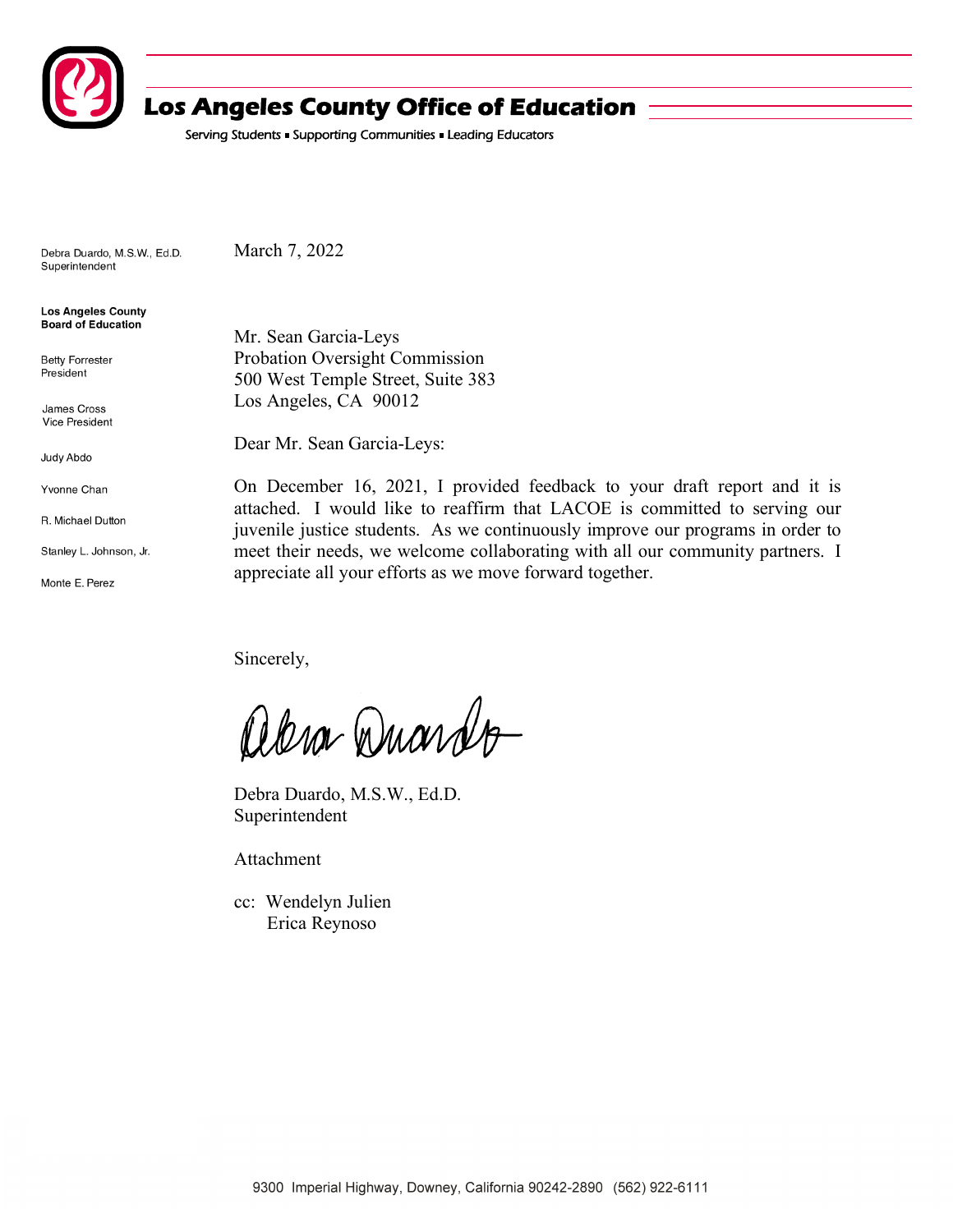

# **Los Angeles County Office of Education**

Serving Students . Supporting Communities . Leading Educators

Debra Duardo, M.S.W., Ed.D. Superintendent

| <b>Los Angeles County</b><br><b>Board of Education</b> | Mr. Sean Garcia-Leys,                                                                                                                                                                                                                      |
|--------------------------------------------------------|--------------------------------------------------------------------------------------------------------------------------------------------------------------------------------------------------------------------------------------------|
|                                                        | Probation Oversight Commission                                                                                                                                                                                                             |
| <b>Betty Forrester</b><br>President                    | 500 West Temple Street, Suite 383                                                                                                                                                                                                          |
|                                                        | Los Angeles, CA 90012                                                                                                                                                                                                                      |
| <b>James Cross</b>                                     |                                                                                                                                                                                                                                            |
| <b>Vice President</b>                                  | Dear Mr. Garcia-Leys:                                                                                                                                                                                                                      |
| Judy Abdo                                              | I appreciate the opportunity to review and provide feedback on the draft                                                                                                                                                                   |
| <b>Yvonne Chan</b>                                     | Probation Oversight Commission Education Report. I hope this is the beginning                                                                                                                                                              |
| R. Michael Dutton                                      | of a great collaboration with the Probation Oversight Commission.                                                                                                                                                                          |
| Stanley L. Johnson, Jr.                                | First and foremost, it is critical to understand that we join you in being advocates                                                                                                                                                       |
| Monte E. Perez                                         | for our most vulnerable youth. For me personally, this has been my life's work.<br>At the Los Angeles County Office of Education, we place students at the center<br>of all our programmatic decisions. We believe our students' future is |
|                                                        | interdependent with the economic and social health of our communities. As                                                                                                                                                                  |

receiving the best services daily.

December 16, 2021

9300 Imperial Highway, Downey, California 90242-2890 (562) 922-6111

We appreciate that in your executive summary the POC recognized students in custody as a top priority. And although we appreciate the opportunity to partner with you as advocates for our youth, we hope that your intention is to release a research-based report that accurately reflects our students' experiences. As such, we have read your report carefully and identified the following concerns:

educators trained to teach and provide basic services to the most vulnerable youth, we recognize the depth of the trauma many of these students have

experienced when they arrive at our schools. Given these students are often only with us for brief periods of time, our tasks are even more urgent and challenging. To that end, we work closely with the County Board of Education, which has oversight over LACOE's educational programs in the juvenile court schools. The County Board of Education adopts the LCAP, and oversees spending plans. We provide the Board with monthly reports and data to ensure that our students are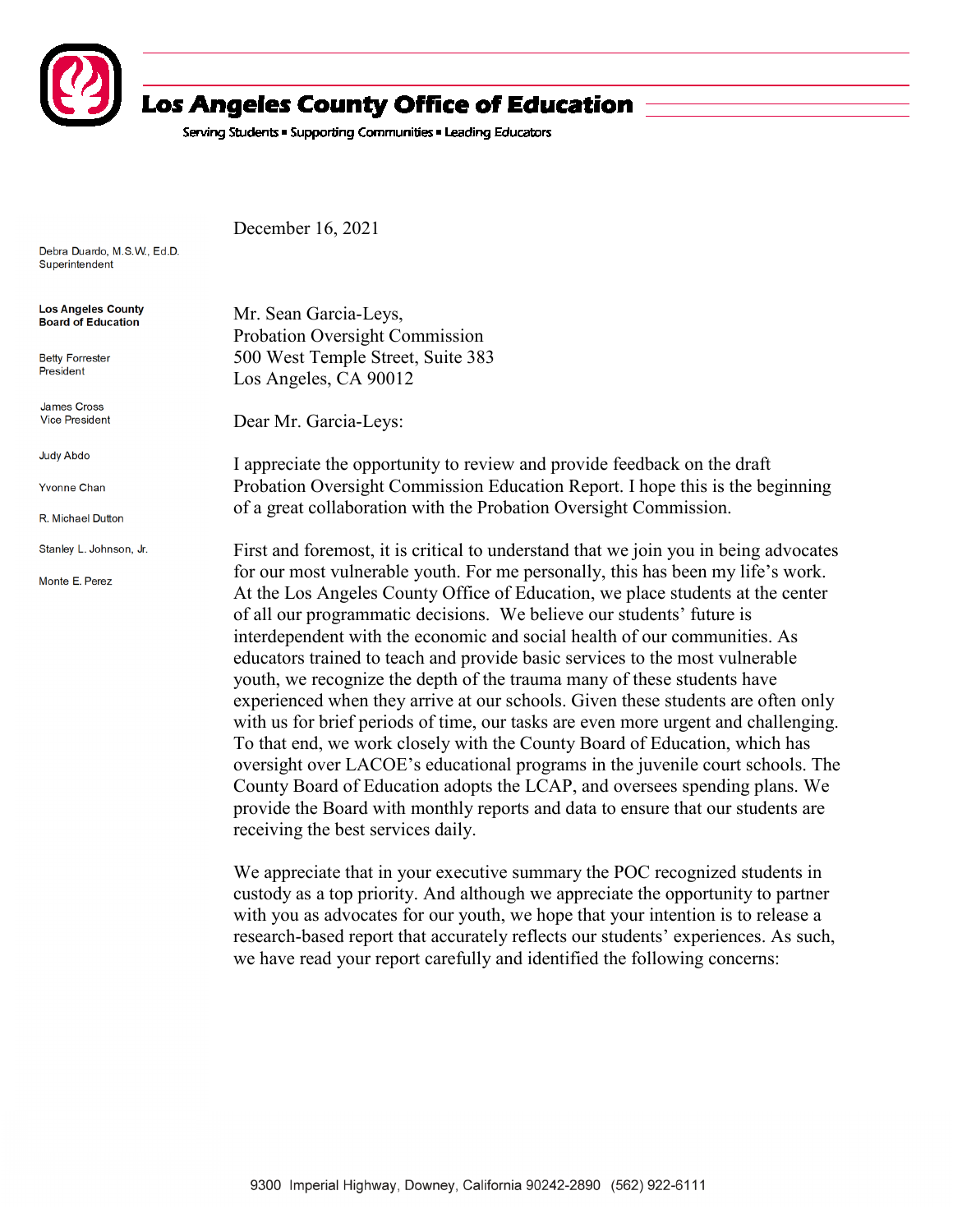Feedback for Draft POC Education Report December 16, 2021 Page 2

### *COVID-19 Pandemic*

- The report fails to recognize the context of the pandemic, which significantly affected schools across the entire country. The entire educational system was forced to alter its strategies. One of our strategies involved the addition of secured Internet networking to the living units, so that students had access to virtual teachers and were not as isolated. In fact, it was not until LACOE created Internet connection rooms that students were able to virtually connect with their families. The return to in person school has been gradual, with fits and starts attributed to quarantine rules and other effects of the pandemic.
- The report stated that during the pandemic "remote learning period classrooms were staffed in person by probation department officers." While that is true, there were also para-educators in the classrooms supporting students, as well as administrative staff.
- Based on our information, your visits began on March 31, 2021, one day after our return to in person instruction. While we are proud of the work our staff did to return to inperson instruction, it was certainly not an ordinary day to observe our schools.

## *Research Methodology*

- The report is written as a research paper stating methods and findings even though there was no formal research completed.
- The report is evaluative but does not reflect a clear methodology for data collection during the visits.
- The report repeatedly suggests what teachers and other staff think, without validating where that information comes from with stated facts.
- Findings are not based on facts, but on speculation and conjecture. (For example, "most teachers seemed to believe that minimal work was the best that could be reasonably expected...) Findings, paragraph 1.
- Please correct the start date from June to March.
- Questions: What dates did you visit? How many classrooms did you visit? How many staff members did you interview? How long were each of your observations? What questions did you ask? How did you record information?

#### *Response to POC Draft Recommendations*

- Recommendations, including contracting with another public school district or charter school, and changing state legislation, are proffered, even though you note that the report only reflects "observations of laypeople."
- What evidence do you have that the recommendations of using a charter school or a school district would yield better student outcomes? The question is more critical given that many of our students have had little, sometimes inconsistent schooling in school districts or charter schools. Upon entering the juvenile halls, students are assessed using the Star Reading and Math assessments to ascertain their reading as well as math level. Data from the assessments administered during the 2020-21 school year revealed that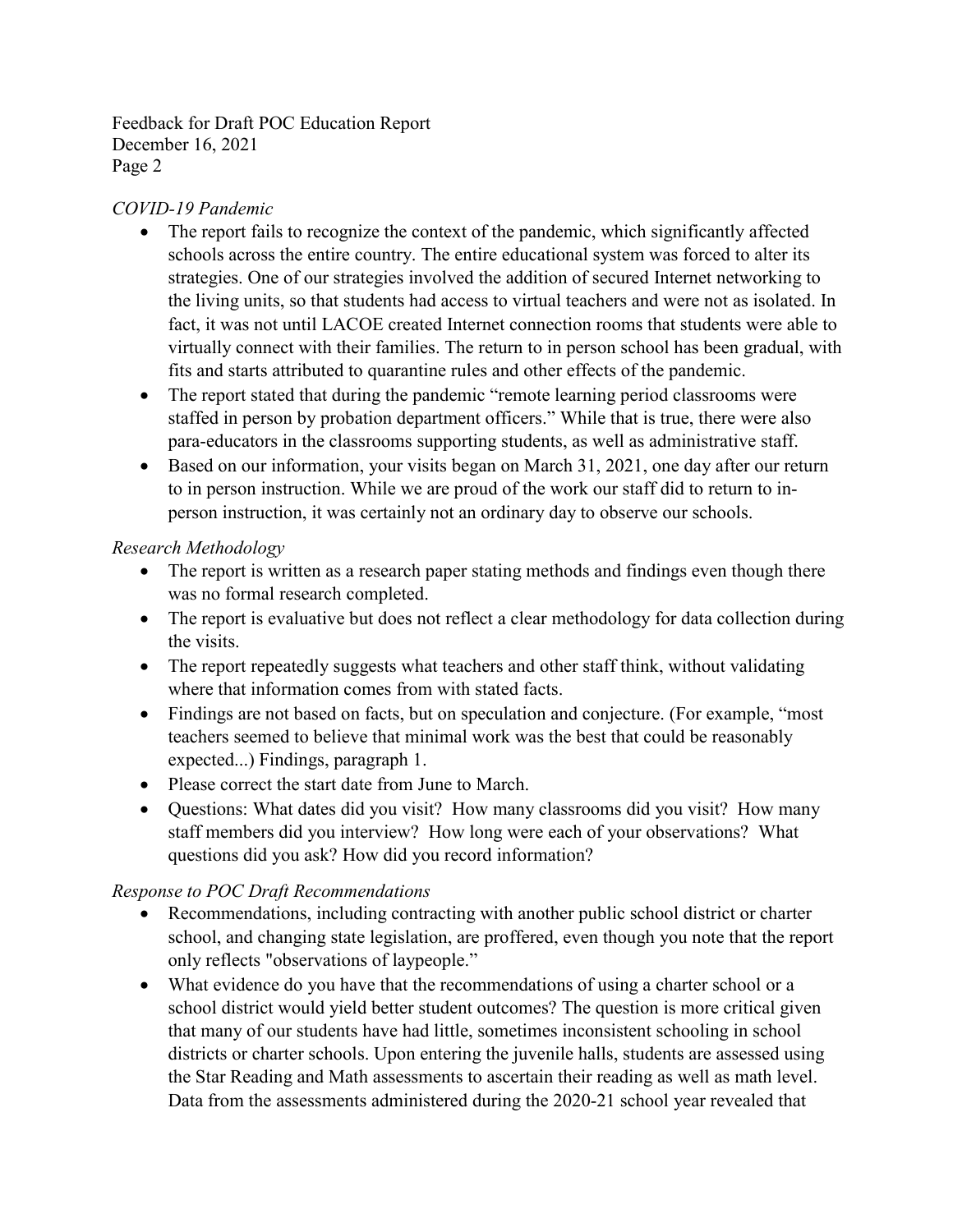Feedback for Draft POC Education Report December 16, 2021 Page 3

> students entering the Juvenile Court Schools are reading on average at the 4.5 (fourth grade and five months) level and are performing on average in the 4.8 (fourth grade and eight month) level in math. This is well below the students' current grade level which averages in the 11th grade at our juvenile court schools.

• The report states "When there are ambitious reform efforts arising from the staff at a facility, those efforts should be prioritized over fidelity to programs created offsite or attempts to ensure LACOE's compliance with state law and regulations." We are leaders in reform, yet, we are required to follow the law. To suggest otherwise is troubling.

#### *Educational Program*

- Students are expected to know the number of credits that they have earned and the number they need to finish high school. This requirement is mandated by the DOJ Settlement Agreement, as are other requirements that are criticized in this report.
- The use of the rewards system is also part of the DOJ Settlement Agreement, both the Positive Behavior Interventions and Supports. These systems are widely used in schools to positively reward good behavior.
- We agree that students should be allowed to express themselves freely and authentically around the themes and content. As such, we have adopted an instructional program that is designed to allow for authentic reflection. We also recognize there is a need to continue to support our staff with professional development that provides them with strategies on how to better structure authentic classroom discussions.
- Thank you for noting that our schools are accredited by the Western Association of Schools and Colleges (WASC), as this is an extensive process where educational experts evaluate our schools. You can find the WASC reports on our website: [https://www.lacoe.edu/LACOE-Schools/Juvenile-Court-Schools.](https://www.lacoe.edu/LACOE-Schools/Juvenile-Court-Schools)
- You make assumptions that the students experience "alienation from the content" that "most students seemed to feel." LACOE takes issue with this. We recognize the importance of relevant content. In addition, teachers continuously collaborate as Professional Learning Communities (PLCs) to develop and update RTSA units to address the needs of their students. Each school PLC collaborates to select relevant RTSA themes and to include theme aligned literature in the lessons. This provides an opportunity for the educators who are most connected to the students in the classroom to provide input regarding the lessons and resources for implementation of the RTSA unit, and to provide feedback regarding the effectiveness of implementation.
- We recognize that critical to the process of selecting culturally relevant resources is providing educators with access to professional development that supports examining one's biases and critically examining the learning environment and textbooks, to reflect the students at our school more accurately. Our Equity Specialist and Social Science Program Specialist also support PLCs with sourcing culturally relevant resources and implementing culturally relevant lessons that include increased voice and choice for students. Here are